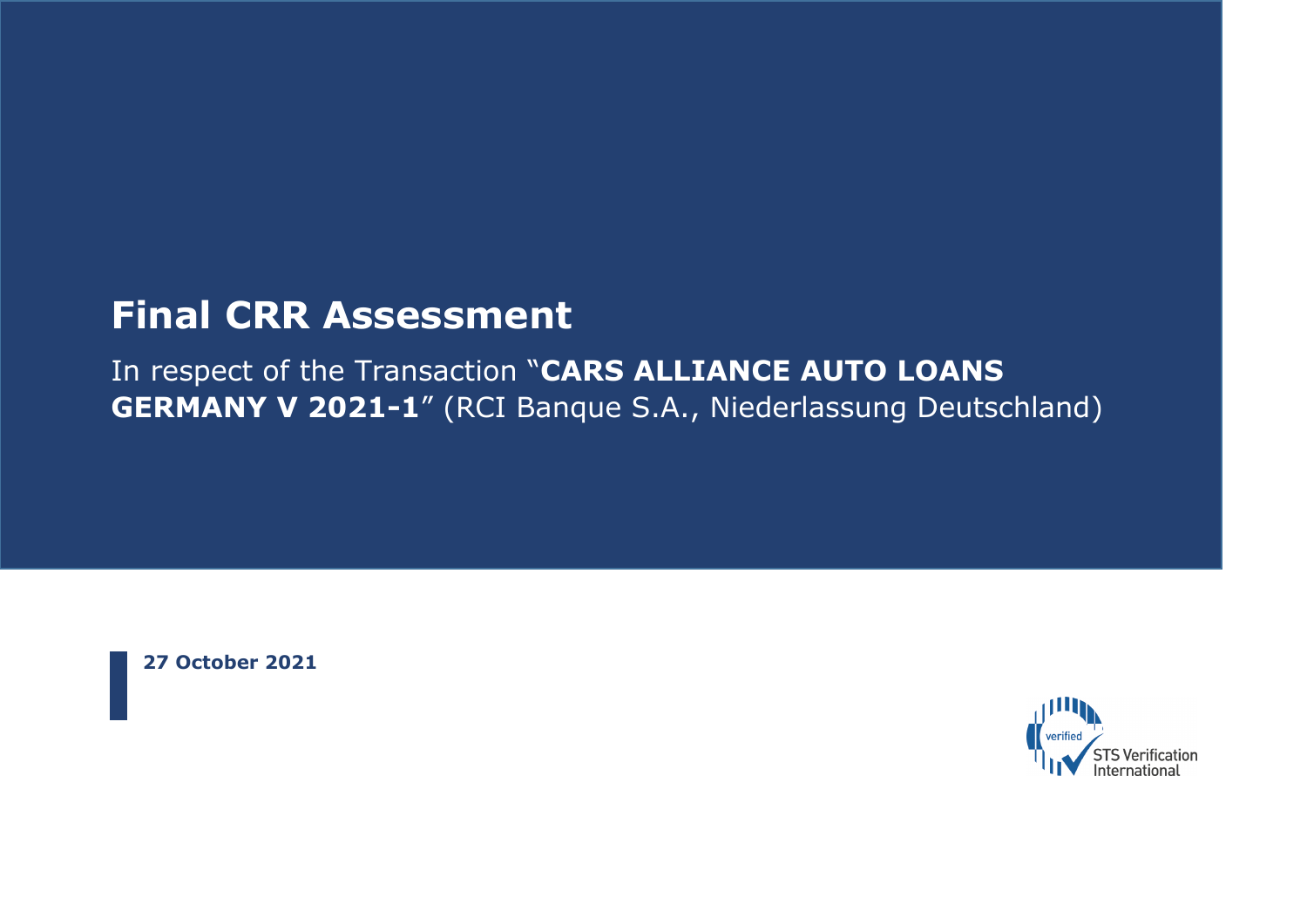

# **Authorization of SVI as third party**

STS Verification International GmbH ("SVI") has been authorized by the German Federal Financial Supervisory Authority (Bundesanstalt für Finanzdienstleistungsaufsicht, "BaFin"), as the competent authority pursuant to Article 29 of the Securitisation Regulation, to act in all EU countries as third party pursuant to Article 28 of the Securitisation Regulation to verify compliance with the STS Criteria pursuant to Articles 19-26e of the Securitisation Regulation ("STS Verification"). Moreover, SVI performs additional services including the verification of compliance of securitisations with (i) Article 243 of the Capital Requirements Regulation (Regulation (EU) 2017/2401 dated 12 December 2017, amending Regulation (EU) No 575/2013 on prudential requirements for credit institutions and investment firms) ("CRR Assessment"), (ii) Article 270 (senior positions in synthetic SME securitisations) of the CRR ("Article 270 Assessment"), (iii) Article 13 of the Delegated Regulation (EU) 2018/1620 on liquidity coverage requirement for credit institutions dated 13 July 2018, amending Delegated Regulation (EU) 2015/61 to supplement Regulation (EU) No 575/2013 of the European Parliament and the Council with regard to liquidity coverage requirements for Credit Institutions ("LCR") ("LCR Assessment"), and (iv) the STS Criteria, in respect of existing securitisations and potential deficiencies regarding compliance with the STS Criteria ("Gap-Analysis").

#### **Mandating of SVI and verification steps**

On 18 February 2021, SVI has been mandated by the Originator (RCI Banque S.A., Niederlassung Deutschland) to verify compliance with the STS criteria pursuant to Article 28 of the Securitisation Regulation for the securitisation transaction "CARS ALLIANCE AUTO LOANS GERMANY V 2021-1".

As part of our verification work for a previous transaction, we have met with representatives of RCI Banque S.A., Niederlassung Deutschland to conduct an onsite due diligence meeting in Neuss on 18 March 2019. In addition, we have discussed selected aspects of the Transaction with RCI Banque S.A., Niederlassung Deutschland and legal counsel and obtained additional information on the transaction structure, the underwriting and servicing procedures of RCI Banque S.A., Niederlassung Deutschland and the underlying transaction documentation.

Cars Alliance Auto Loans Germany V 2021-1\_SVI\_Final CRR Assessment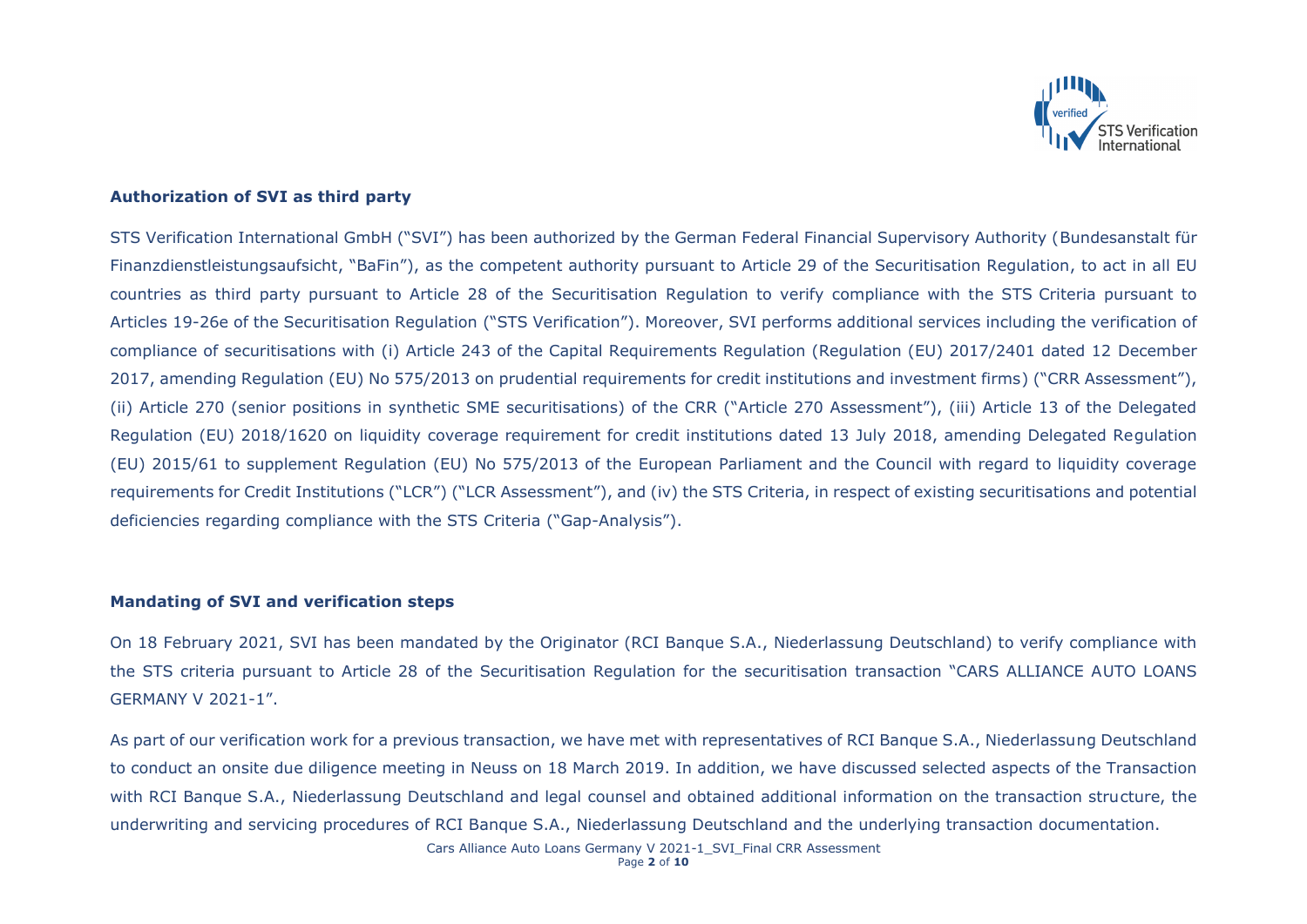

For the purposes of this Final CRR Assessment, we have reviewed the following documents and other information related to the Transaction:

- Prospectus
- Master Receivables Transfer Agreement
- Additional information received by e-mail, such as confirmations, comments, etc.

# **Verification Methodology**

The fulfilment of each verification point in this Final CRR Assessment provided to the Originator is evaluated based on the three fulfilment values (traffic light status):

| Criterion is fully met                                                         |  |
|--------------------------------------------------------------------------------|--|
| Criterion is mostly met, but with comments or requests for missing information |  |
| Criterion not (yet) met based on available information                         |  |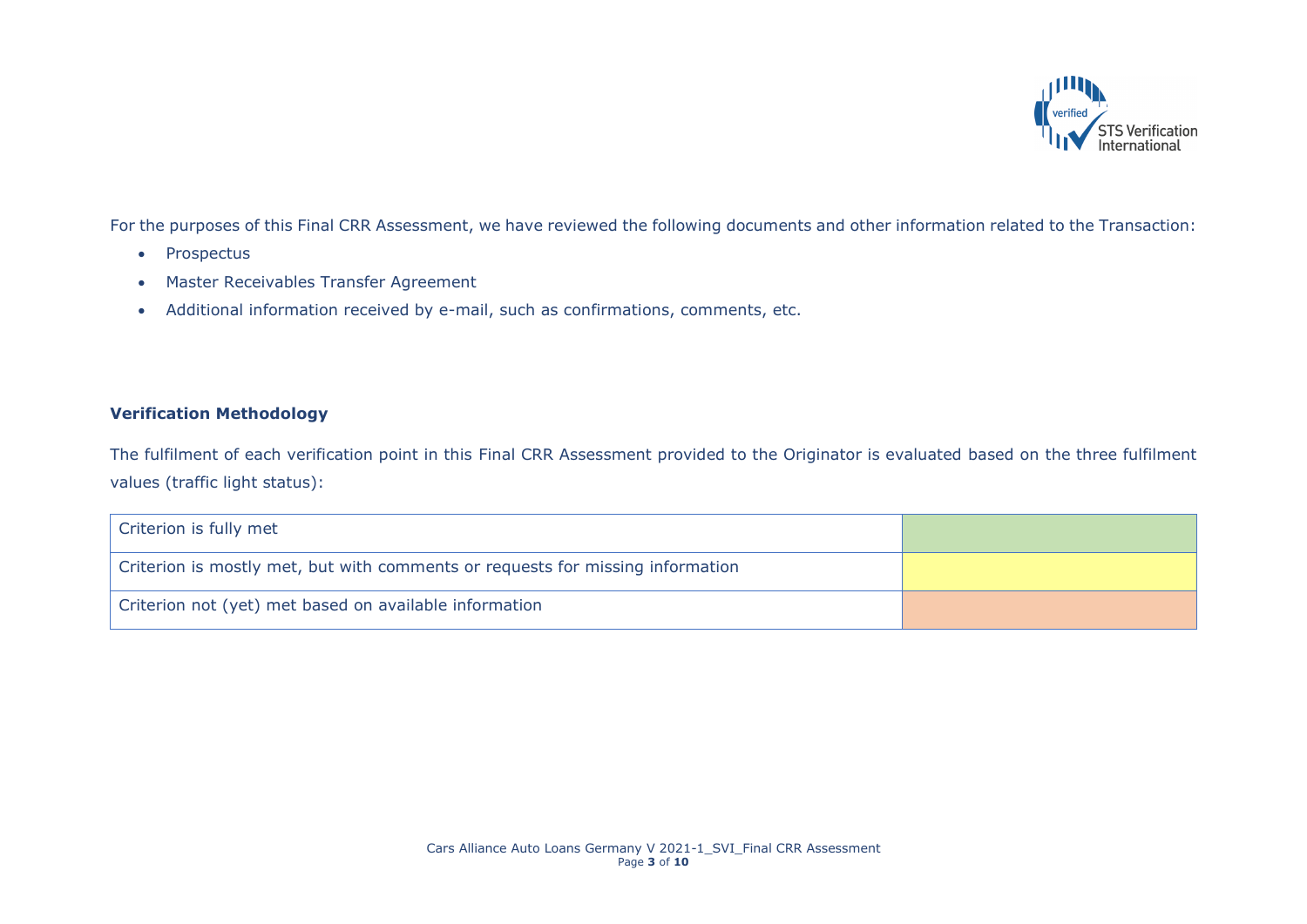

### **Disclaimer of SVI**

SVI grants a registered verification label "verified – STS VERIFICATION INTERNATIONAL" if a securitisation complies with the requirements for simple, transparent and standardised securitisation as set out in Articles 19 to 26e of the Securitisation Regulation ("STS Requirements"). The same registered verification label is used by SVI in the context of a CRR Assessment, Article 270 Assessment, LCR Assessment and Gap-Analysis. The aim of the Securitisation Regulation is to restart high-quality securitisation markets, and the intention of implementing a framework for simple, transparent and standardised transactions with corresponding STS criteria shall contribute to this. However, it should be noted that the STS verification performed by SVI does not affect the liability of an originator or special purpose vehicle in respect of their legal obligations under the Securitisation Regulation. Furthermore, the use of verification services from SVI shall not affect the obligations imposed on institutional investors as set out in Article 5 of the Securitisation Regulation or set out in the CRR, LCR and other relevant regulations, respectively. Notwithstanding confirmation by SVI, which verifies compliance of a securitisation with the STS Requirements, such verification by SVI does not ensure the compliance of a securitisation with the general requirements of the Securitisation Regulation.

SVI has carried out no other investigations or surveys in respect of the issuer or the notes concerned other than as set out in this Final CRR Assessment and disclaims any responsibility for monitoring the Issuer's continuing compliance with these requirements or any other aspect of the issuer's activities or operations. In particular, SVI has relied on statements made in the offering circular or other legal documentation of the Transaction and based its analysis on information provided directly or indirectly by the Originator or Sponsor of the Transaction. Investors should therefore not evaluate their investment in securitisation positions based on this Final CRR Assessment.

SVI has not provided any form of advisory, audit or equivalent service to the Originator, Issuer or Sponsor.

SVI assumes due performance of the contractual obligation thereunder by each of the parties and the representations made and warranties given in each case by any persons to SVI or in any of the documents are true, not misleading and complete.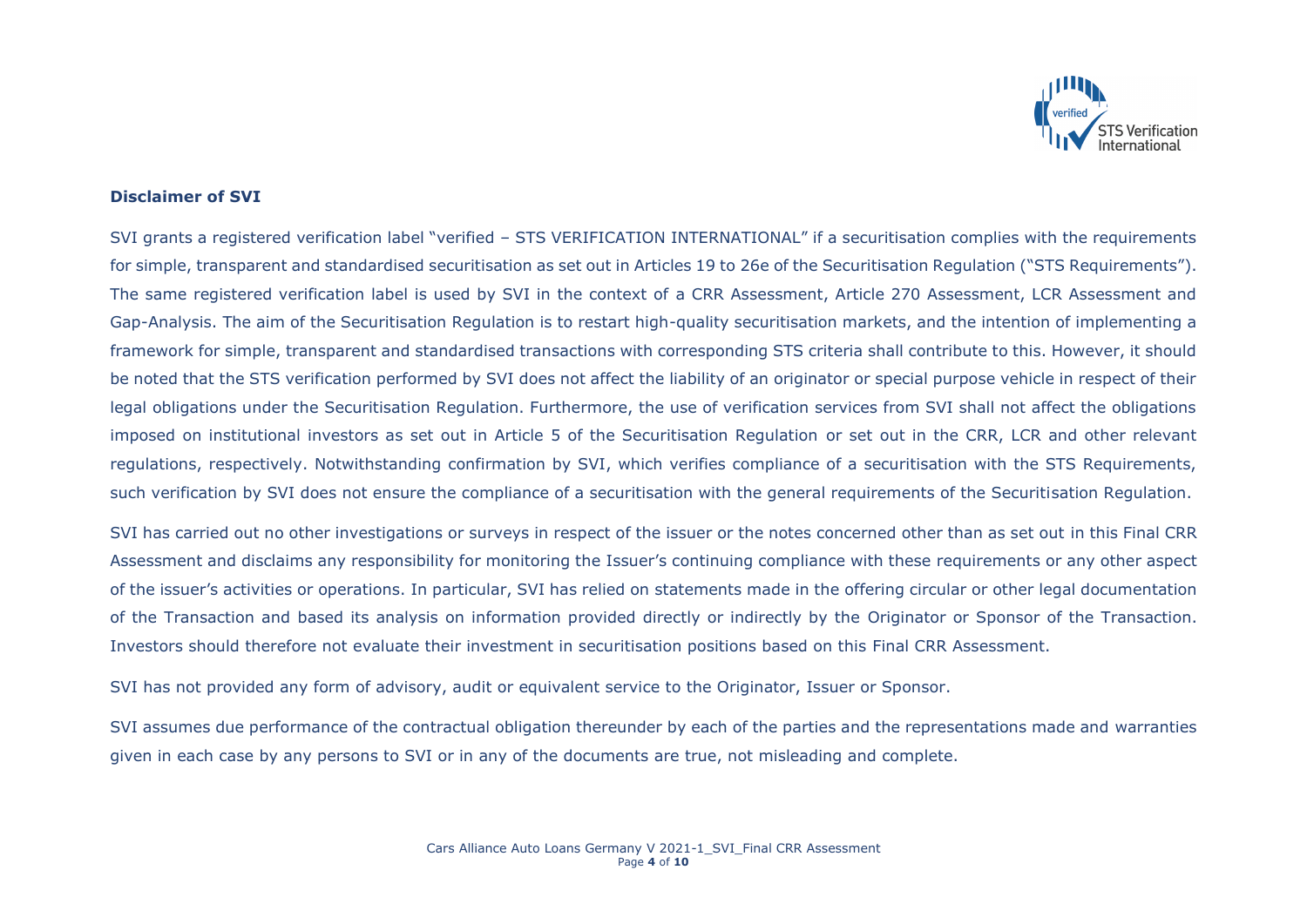

# **LIST OF ABBREVIATIONS/DEFINITIONS**

Note: For any other term used in this Final CRR Assessment in capital spelling, please refer to the defined terms in the section "GLOSSARY OF TERMS" in the Prospectus.

| <b>BaFin</b>                     | Bundesanstalt für Finanzdienstleistungsaufsicht (German Federal Financial Supervisory Authority)                                                                                                                                                                                                                                                                                                                                  |
|----------------------------------|-----------------------------------------------------------------------------------------------------------------------------------------------------------------------------------------------------------------------------------------------------------------------------------------------------------------------------------------------------------------------------------------------------------------------------------|
| <b>CAALG V 2021-1</b>            | CARS ALLIANCE AUTO LOANS GERMANY V 2021-1                                                                                                                                                                                                                                                                                                                                                                                         |
| <b>Closing Date</b>              | 27 October 2021                                                                                                                                                                                                                                                                                                                                                                                                                   |
| <b>CMBS</b>                      | Commercial Mortgage-Backed Securitisation                                                                                                                                                                                                                                                                                                                                                                                         |
| <b>CRR</b>                       | Regulation (EU) 2017/2401 dated 12 December 2017, amending Regulation (EU) No 575/2013 on prudential requirements for<br>credit institutions and investment firms                                                                                                                                                                                                                                                                 |
| Due Diligence Presentation       | Due Diligence Presentation dated January 2021                                                                                                                                                                                                                                                                                                                                                                                     |
| <b>EBA</b>                       | <b>European Banking Authority</b>                                                                                                                                                                                                                                                                                                                                                                                                 |
| <b>EBA Guidelines</b>            | Final Report on Guidelines on the STS criteria for non-ABCP securitisation, as published by EBA on 12 December 2018                                                                                                                                                                                                                                                                                                               |
| <b>Final Verification Report</b> | Final Verification Report prepared by SVI in respect of the Transaction                                                                                                                                                                                                                                                                                                                                                           |
| <b>Issuer</b>                    | CARS ALLIANCE AUTO LOANS GERMANY V 2021-1                                                                                                                                                                                                                                                                                                                                                                                         |
| <b>LCR</b>                       | Delegated Regulation (EU) 2018/1620 on liquidity coverage requirement for credit institutions dated 13 July 2018, amending<br>Delegated Regulation (EU) 2015/61 to supplement Regulation (EU) No 575/2013 of the European Parliament and the Council<br>with regard to liquidity coverage requirements for Credit Institutions                                                                                                    |
| <b>MRTA</b>                      | Master Receivables Transfer Agreement                                                                                                                                                                                                                                                                                                                                                                                             |
| Originator                       | RCI Banque S.A., Niederlassung Deutschland                                                                                                                                                                                                                                                                                                                                                                                        |
| Prospectus                       | Prospectus dated 27 October 2021                                                                                                                                                                                                                                                                                                                                                                                                  |
| <b>RCI Banque</b>                | RCI Banque S.A., Niederlassung Deutschland                                                                                                                                                                                                                                                                                                                                                                                        |
| <b>RMBS</b>                      | Residential Mortgage-Backed Securitisation                                                                                                                                                                                                                                                                                                                                                                                        |
| <b>Securitisation Regulation</b> | Regulation (EU) 2017/2402 of the European Parliament and of the Council of 12 December 2017 laying down a general<br>framework for securitisation and creating a specific framework for simple, transparent and standardised securitisation, and<br>amending Directives 2009/65/EC, 2009/138/EC and 2011/61/EU and Regulations (EC) No 1060/2009 and (EU) No 648/2012,<br>as amended by Regulation (EU) 2021/557 of 31 March 2021 |
| Seller                           | RCI Banque S.A., Niederlassung Deutschland                                                                                                                                                                                                                                                                                                                                                                                        |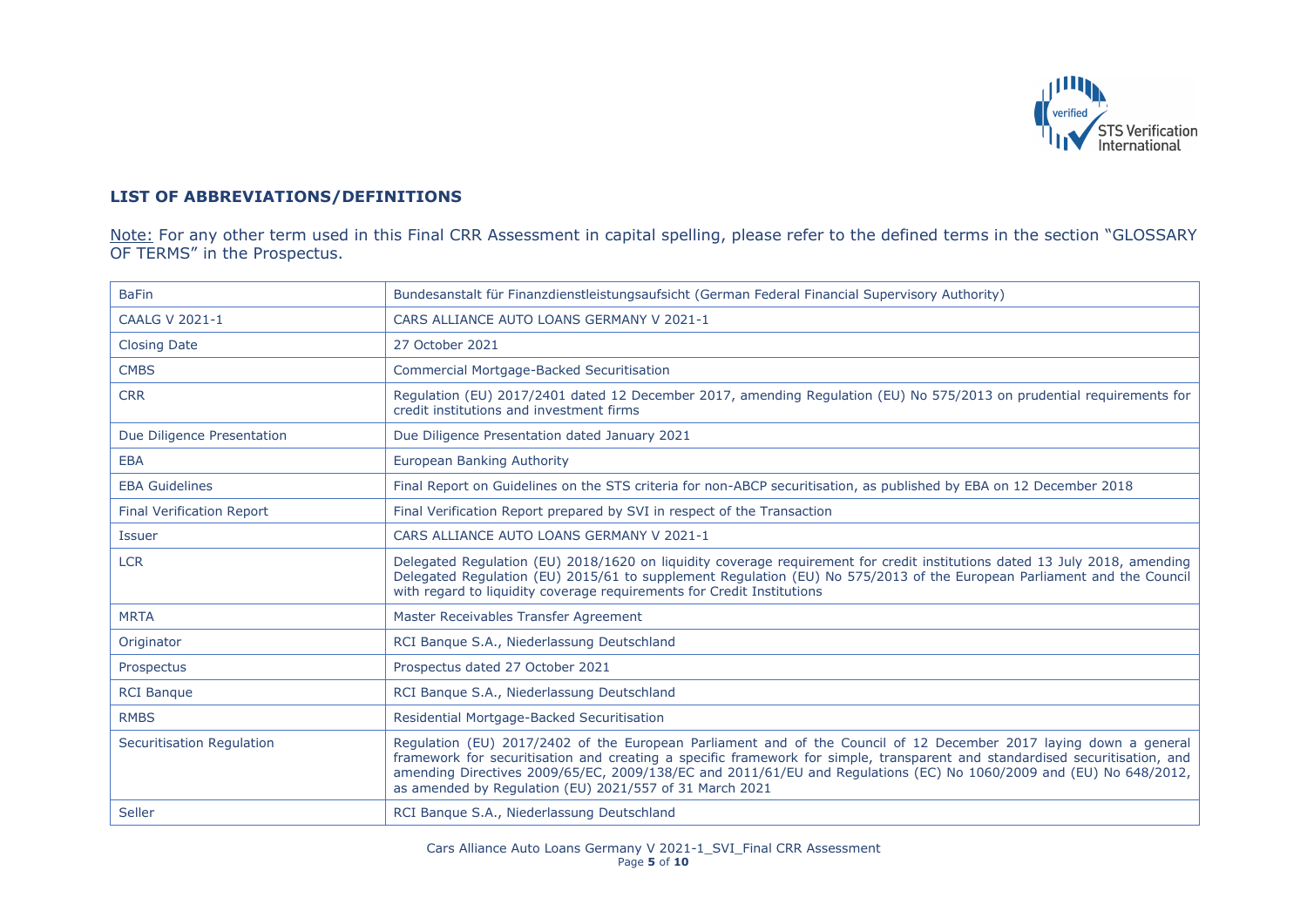

| Servicer              | RCI Banque S.A., Niederlassung Deutschland                                                                                     |
|-----------------------|--------------------------------------------------------------------------------------------------------------------------------|
| <b>SPV</b>            | Special Purpose Vehicle or Issuer                                                                                              |
| Standardised Approach | The regulatory capital requirements according to Part 3, Title II, Chapter 2 of the CRR                                        |
| <b>STS Criteria</b>   | Articles 18-26 of the Securitisation Regulation, setting out criteria for simple, transparent and standardised securitisations |
| Transaction           | The securitisation of auto loan receivables involving CARS ALLIANCE AUTO LOANS GERMANY V 2021-1 as Issuer                      |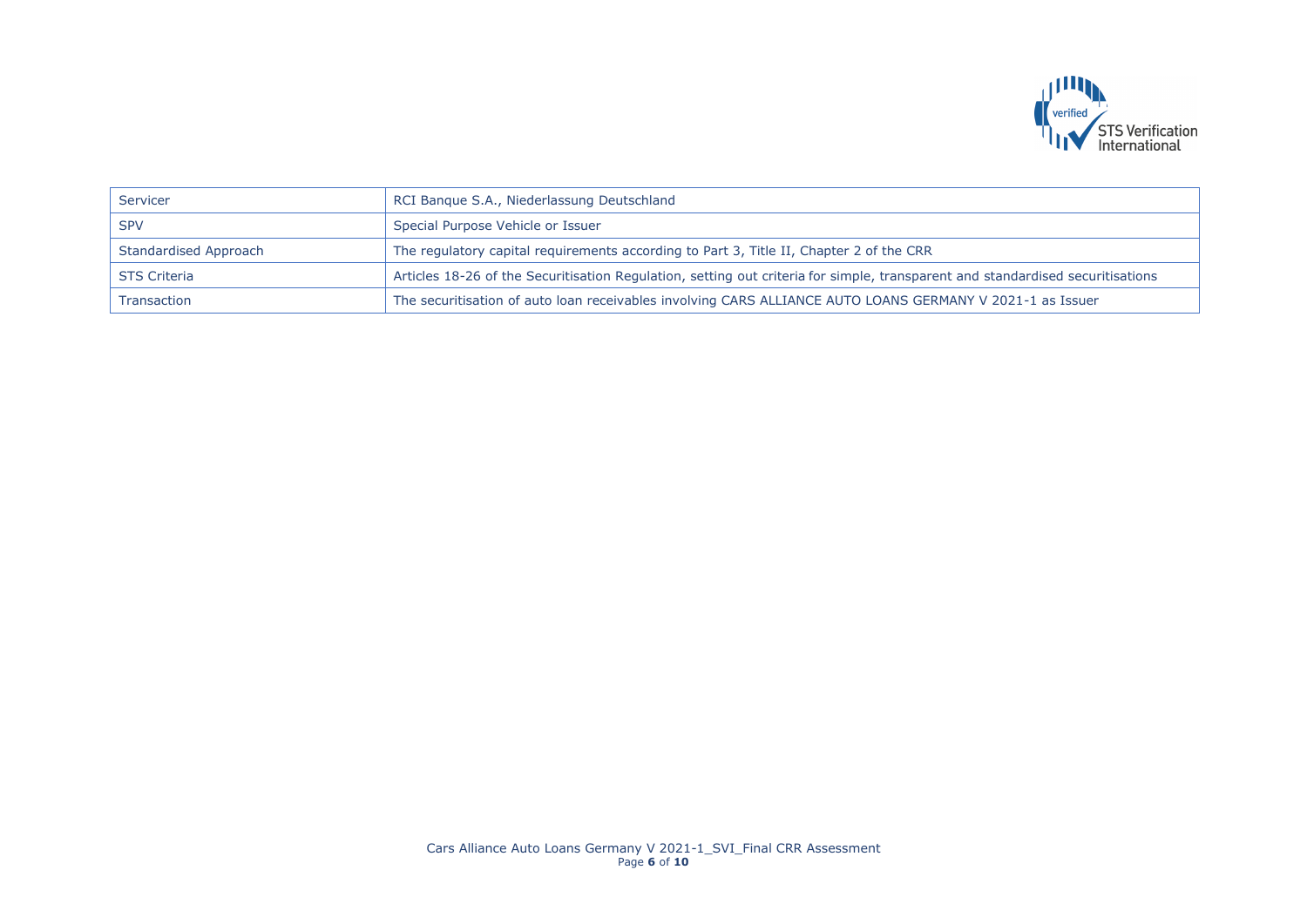

| # | Criterion Article 243 (2)                                             | <b>CRR Assessment</b>                                                                                                                                                                                                                                                                                                                                                                                                                                                                                                    |
|---|-----------------------------------------------------------------------|--------------------------------------------------------------------------------------------------------------------------------------------------------------------------------------------------------------------------------------------------------------------------------------------------------------------------------------------------------------------------------------------------------------------------------------------------------------------------------------------------------------------------|
|   | Qualification of the securitisation<br>position as STS securitisation | Verification Method: Legal (Prospectus) / Regulatory (STS Notification, STS Verification Report)                                                                                                                                                                                                                                                                                                                                                                                                                         |
|   |                                                                       | The Transaction and therefore also the Securitisation Position will be notified according to Article 27 (1) of the Securitisation<br>Regulation by the Originator to ESMA as meeting the requirements of Articles 20 - 22 of the Securitisation Regulation in respect<br>of non-ABCP securitisations, see section "REGULATORY ASPECTS AND OTHER CONSIDERATIONS", subsection "STS Securitisation"<br>in the Prospectus. Please also refer to the Final Verification Report prepared by SVI in respect of the Transaction. |

| # | Criterion Article 243 (2) (a)                                                                                        | <b>CRR Assessment</b>                                                                                                                                                                                                                                                                                                                                                                                                                                                                                                                                                                                                                                                                                                                                                                                                                                                                                   |
|---|----------------------------------------------------------------------------------------------------------------------|---------------------------------------------------------------------------------------------------------------------------------------------------------------------------------------------------------------------------------------------------------------------------------------------------------------------------------------------------------------------------------------------------------------------------------------------------------------------------------------------------------------------------------------------------------------------------------------------------------------------------------------------------------------------------------------------------------------------------------------------------------------------------------------------------------------------------------------------------------------------------------------------------------|
|   | <b>Granularity</b> of the securitised                                                                                | Verification Method: Legal (Prospectus, Receivables Purchase Agreement)                                                                                                                                                                                                                                                                                                                                                                                                                                                                                                                                                                                                                                                                                                                                                                                                                                 |
|   | portfolio in terms of single obligor<br>concentrations (measured on the<br>basis of a group of connected<br>clients) | At the time of inclusion in the securitisation, the Single Borrower Ratio as at the relevant Cut-Off Date is less than or equal to<br>0.05% taking into account the Eligible Receivables to be purchased on such Transfer Date, please refer to Schedule 3 "Conditions<br>Precedent", Part 1 "Conditions Precedent to the Purchase of Eligible Receivables on the Closing Date", item (g) of the MRTA and<br>Part 2 "Conditions Precedent to the Purchase of Eligible Receivables on each Transfer Date", item (e) of the MRTA together with<br>the definition of "Single Borrower Ratio" in section "GLOSSARY OF TERMS" in the Prospectus.<br>Thus, the requirement that at the time of inclusion in the securitisation, the aggregate exposure value of all exposures to a single<br>obligor (basis: group of connected clients) does not exceed 2% of the pool of underlying exposures is fulfilled. |
|   |                                                                                                                      | The underlying exposures represent solely the finance portion (principal, interest, arrears, costs or any other amount due in<br>connection with the repayment of the amounts made available by the Seller to a Borrower in respect of an Auto Loan Agreement<br>for the purpose of the acquisition of a Car and which will be secured by certain Ancillary Rights, see definition of "Receivables" in<br>section "GLOSSARY OF TERMS" in the Prospectus) paid by the Borrower during the term of the Auto Loan Agreement. In contrast<br>to this, the residual values do not form part of the underlying exposures.                                                                                                                                                                                                                                                                                     |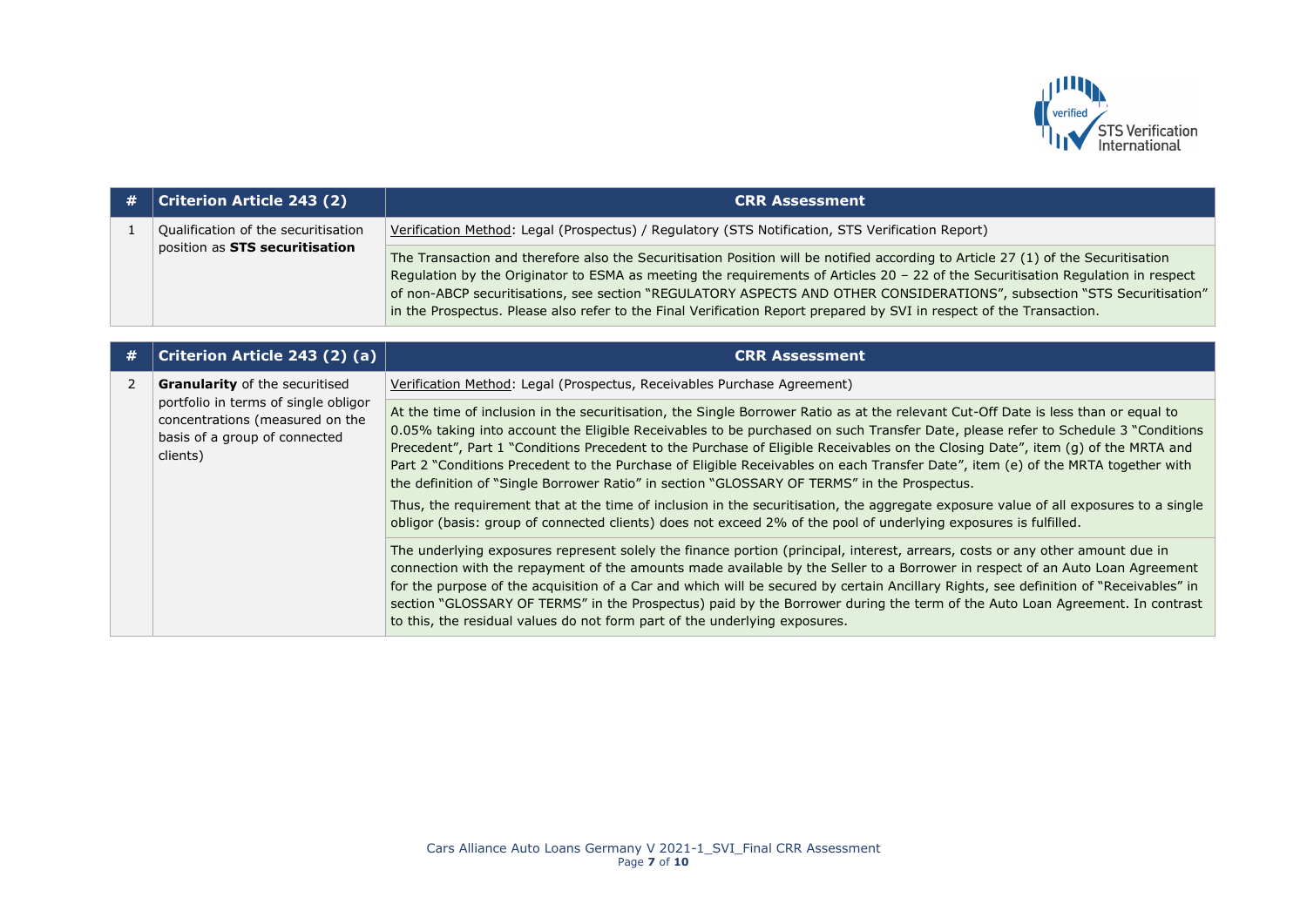

| # | Criterion Article 243 (2) (b)                          | <b>CRR Assessment</b>                                                                                                                                                                                                                                                                                                                                                                                                                                                                                                                                                                                       |
|---|--------------------------------------------------------|-------------------------------------------------------------------------------------------------------------------------------------------------------------------------------------------------------------------------------------------------------------------------------------------------------------------------------------------------------------------------------------------------------------------------------------------------------------------------------------------------------------------------------------------------------------------------------------------------------------|
| 3 | Maximum risk weight under<br>the Standardised Approach | Verification Method: Legal (Prospectus, Receivables Purchase Agreement), Due Diligence (explicit confirmation by Originator)                                                                                                                                                                                                                                                                                                                                                                                                                                                                                |
|   |                                                        | None of the underlying exposures are secured by residential mortgages or commercial mortgages, therefore Article 243(2) (b) (i)<br>and (ii) are not applicable.                                                                                                                                                                                                                                                                                                                                                                                                                                             |
|   |                                                        | The underlying Auto Loan Agreements have been entered into exclusively with Eligible Borrowers who are individuals. Each of<br>them is a resident in Germany at the time of the signing of the relevant Auto Loan Agreement and none of them is - to the best of<br>the Seller's knowledge - a credit-impaired borrower, please refer to the definition of "Eligible Borrower", items (a) and (b) in<br>section "GLOSSARY OF TERMS" in the Prospectus.                                                                                                                                                      |
|   |                                                        | The portfolio contains only Auto Loan Agreements that have been entered with Borrowers that fall into the 'retail exposure'<br>category of Article 243(2) (b) (iii) as (i) the exposure is to a natural person or to an SME, (ii) the exposure is one of a significant<br>number of exposures with similar characteristics, and (iii) the total amount owed by the obligor client or group of connected<br>clients does not exceed EUR 1 million, see Article 123 of the CRR. As a result, these retail exposures would have a risk weight<br>equal to or smaller than 75% under the Standardised Approach. |
|   |                                                        | Therefore, the underlying exposures meet the conditions for being assigned under the Standardised Approach and, taking into<br>account any eligible credit risk mitigation, a risk weight equal to or smaller than 75% on an individual exposure basis for retail<br>exposures in accordance with Article 123 of the CRR. Please also refer to the corresponding warranty of the Seller under section<br>"THE AUTO LOAN AGREEMENTS AND THE RECEIVABLES", subsection "Seller's Receivables Warranties" in the Prospectus.                                                                                    |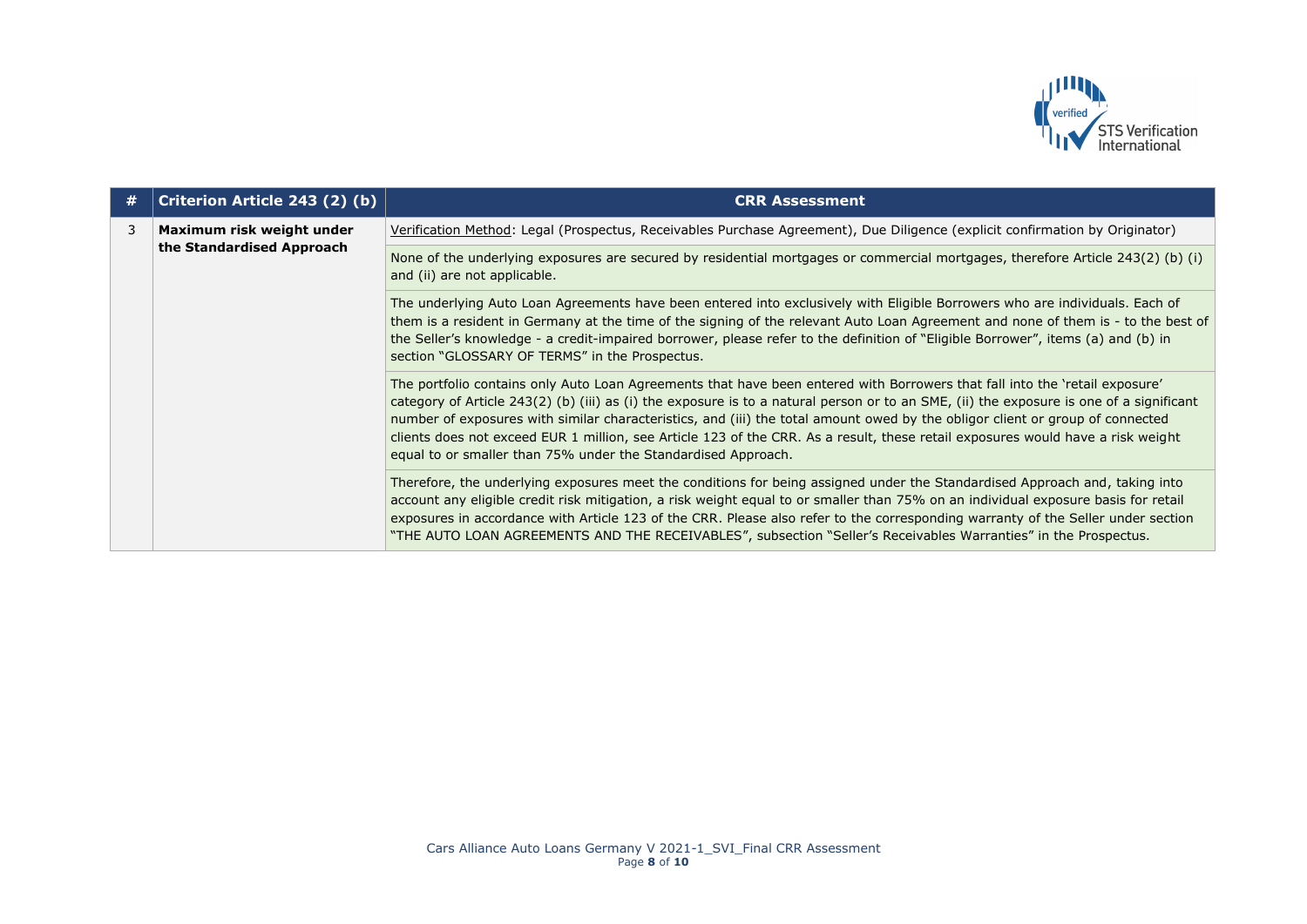

| # | $ $ Criterion Article 243 (2) (c)                  | <b>CRR Assessment</b>                                                                                                                                                                                                                                                                                 |
|---|----------------------------------------------------|-------------------------------------------------------------------------------------------------------------------------------------------------------------------------------------------------------------------------------------------------------------------------------------------------------|
|   | Inclusion of loans secured by                      | Verification Method: Legal (Prospectus, Receivables Purchase Agreement)                                                                                                                                                                                                                               |
|   | lower ranking security rights<br>for RMBS and CMBS | The Eligibility Criteria restrict the underlying exposures to Receivables originated under an Auto Loan Agreement - therefore,<br>residential mortgage loans do not form part of the portfolio, see section "GLOSSARY OF TERMS", definition of "Eligibility Criteria",<br>item (i) in the Prospectus. |

| $\vert$ # $\vert$ Criterion Article 243 (2) (d) $\vert$ | <b>CRR Assessment</b>                                                                                                                                                                                                                                                                                 |
|---------------------------------------------------------|-------------------------------------------------------------------------------------------------------------------------------------------------------------------------------------------------------------------------------------------------------------------------------------------------------|
| <b>Maximum loan-to-value for</b>                        | Verification Method: Legal (Legal opinion, Receivable purchase agreement)                                                                                                                                                                                                                             |
| <b>RMBS</b>                                             | The Eligibility Criteria restrict the underlying exposures to Receivables originated under an Auto Loan Agreement - therefore,<br>residential mortgage loans do not form part of the portfolio, see section "GLOSSARY OF TERMS", definition of "Eligibility Criteria",<br>item (i) in the Prospectus. |